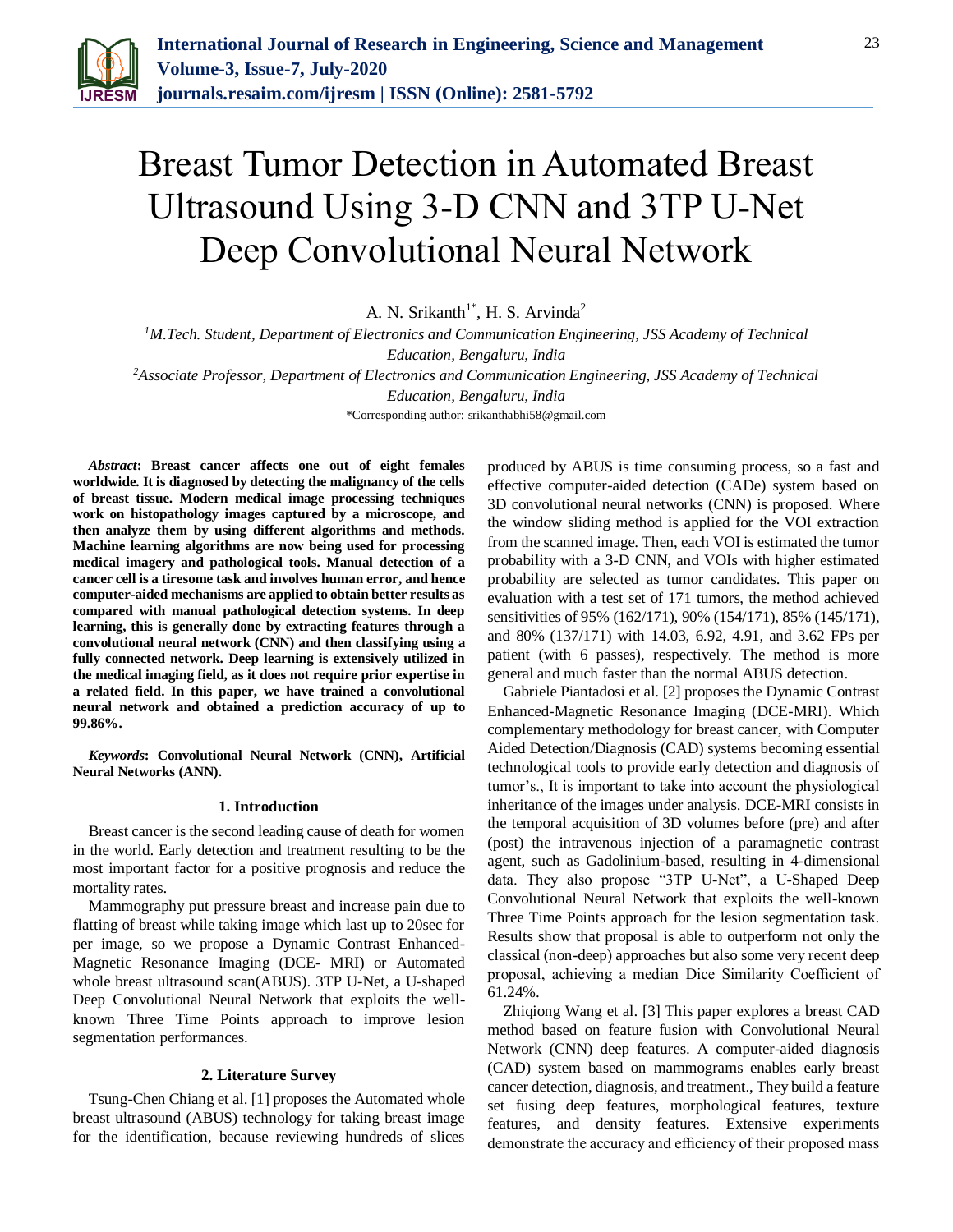

detection and breast cancer classification method. Its main idea is to apply deep features extracted from CNN to the two stages of mass detection and mass diagnosis. In the stage of mass detection, a method based on sub-domain CNN deep features and US-ELM clustering is developed. In this paper they combine subjective and objective features, taking the doctor's experience and the essential attributes of the mammogram into account at the same time.

### **3. Convolutional Neural Network**

Convolutional neural network (CNN) is a specific type of artificial neural network that uses perceptron's, a machine learning unit algorithm, for supervised learning, to analyze data. CNNs apply to image processing, natural language processing and other kinds of cognitive tasks.

CNN is a modified variety of deep neural net which depends upon the correlation of neighboring pixels. It uses randomly defined patches for input at the start, and modifies them in the training process. Once training is done, the network uses these modified patches to predict and validate the result in the testing and validation process. Convolutional neural networks have achieved success in the image classification problem, as the definednature of CNN matches the data point distribution in the image. As a result, many image processing tasks adapt CNN for automatic feature extraction. CNN is frequently used for image segmentation and medical image processing as well. The CNN architecture has two main types of transformation.

The first is convolution, in which pixels are convolved with a filter or kernel. This step provides the dot product between image patch and kernel. The width and height of filters can be set according to the network, and the depth of the filter is the same as the depth of the input. A second important transformation is subsampling, which can be of many types and used as per requirement. The size of the pooling filter can be set by the user and is generally taken in odd numbers. The pooling layer is responsible to lower the dimensionality of the data, and is quite useful to reduce over fitting. After using a combination of convolution and pooling layers, the output can be fed to a fully connected layer for efficient classification. The visualization of the entire process is presented. Apart from the architecture of CNN, there is an additional key point, that simplicity to the user is helpful on the development side, as CNN requires a tremendous amount of data for training.

## **4. Artificial Neural Network (ANN)**

The term Deep Learning or Deep Neural Network alludes to Artificial Neural Networks (ANN) with multi layers. In the course of the most recent couple of decades, it has been viewed as one of the most incredible assets, and has gotten well known in the writing as it can deal with an enormous measure of information. The enthusiasm for having further shrouded layers has as of late outperformed traditional techniques execution in various fields; particularly in design acknowledgment. One of the most well-known profound neural systems is the Convolutional Neural Network (CNN). It takes this name from numerical direct activity between frameworks called convolution. CNN have various layers; including convolutional layer, nonlinearly layer, pooling layer and completely associated layer. The convolutional and completely associated layers have boundaries however pooling and nonlinearity layers don't have boundaries. The CNN has a superb exhibition in AI issues. Uncommonly the applications that manage picture information, for example, biggest picture arrangement informational collection, PC vision, and in characteristic language handling and the outcomes accomplished were extremely stunning.

A counterfeit neural system, normally called "neural system" (NN), is a scientific model or computational model that attempts to reenact the structure and additionally utilitarian parts of organic neural systems. It comprises of an interconnected gathering of fake neurons and procedures data utilizing a connectionist way to deal with calculation. As a rule, an ANN is a versatile framework that changes its structure dependent on outside or inner data that moves through the system during the learning stage. Neural systems are nonlinear factual information demonstrating instruments. They can be utilized to show complex connections among information sources and yields or to discover designs in information. A neural system is an interconnected gathering of hubs, likened to the immense system of neurons in the human mind.





Profound convolutional neural systems (CNNs) are a specific sort of ANNs that utilization convolution instead of general framework augmentation in at any rate one of their layers. As